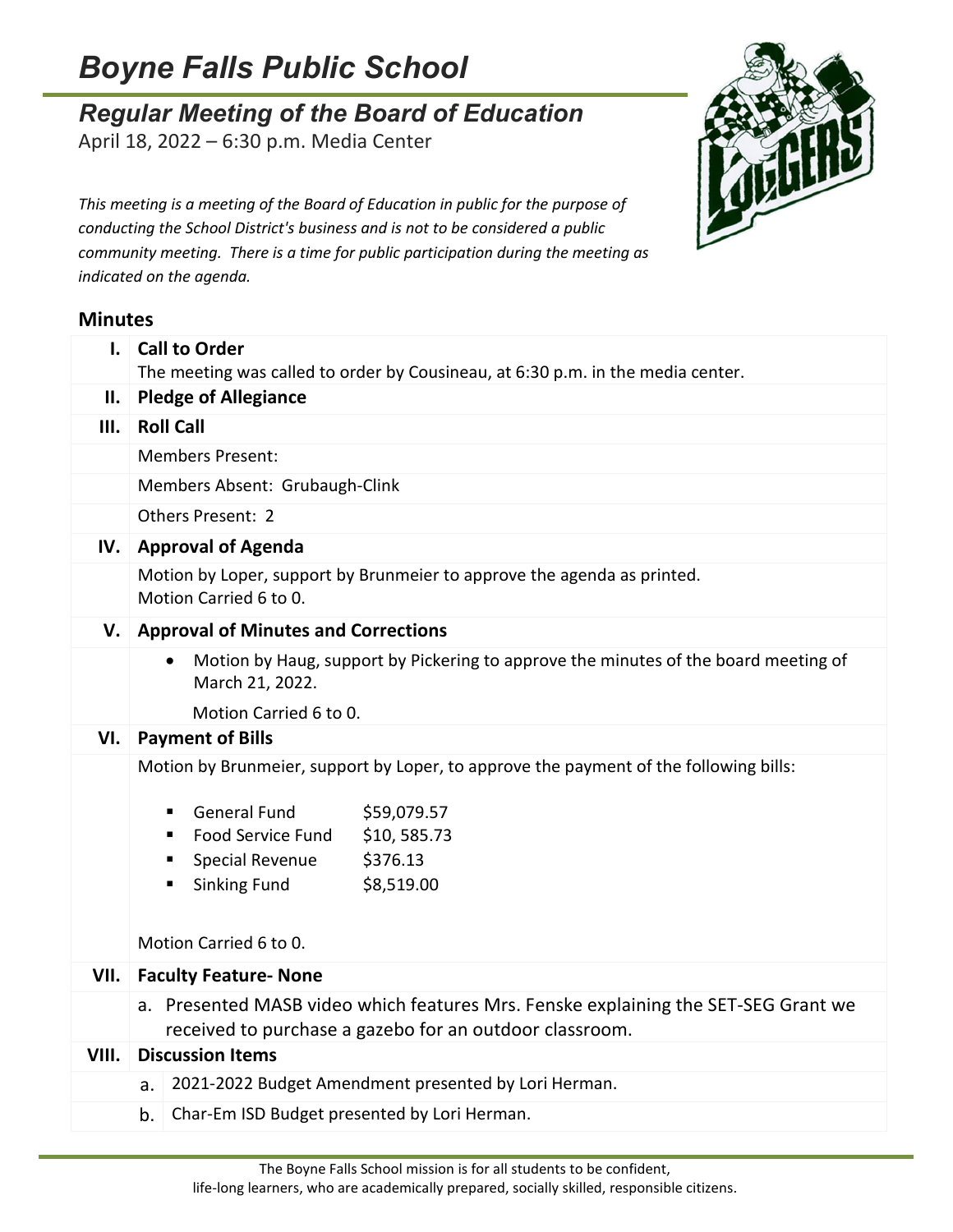|      |                                      | c. Sign Diplomas.                                                                                                                                                                                                                                                                                                                                                                                                                                                                                 |  |  |
|------|--------------------------------------|---------------------------------------------------------------------------------------------------------------------------------------------------------------------------------------------------------------------------------------------------------------------------------------------------------------------------------------------------------------------------------------------------------------------------------------------------------------------------------------------------|--|--|
| IX.  |                                      | <b>Committee Reports</b>                                                                                                                                                                                                                                                                                                                                                                                                                                                                          |  |  |
|      | а.                                   | Executive                                                                                                                                                                                                                                                                                                                                                                                                                                                                                         |  |  |
|      | b.                                   | Policy                                                                                                                                                                                                                                                                                                                                                                                                                                                                                            |  |  |
|      | c.                                   | Building/Grounds/Transportation- Update on proposed projects                                                                                                                                                                                                                                                                                                                                                                                                                                      |  |  |
|      |                                      | Modified 10 year goals/priorities.<br>$\bullet$<br>Recapped projects to date.<br>٠<br>Discussed future renewals of the operational, debt and sinking fund millages.                                                                                                                                                                                                                                                                                                                               |  |  |
|      | d.                                   | Other                                                                                                                                                                                                                                                                                                                                                                                                                                                                                             |  |  |
| Х.   |                                      | <b>Student Success Advisor</b>                                                                                                                                                                                                                                                                                                                                                                                                                                                                    |  |  |
|      | a.                                   | Update - Given by Zosia Wasylewski                                                                                                                                                                                                                                                                                                                                                                                                                                                                |  |  |
|      |                                      | Testing continues this week for students.<br>$\bullet$<br>Students and staff will clean up the school grounds and village Friday in celebration of<br>$\bullet$<br>Earth Day.<br>Clubs will start next Thursday and continue for 6 weeks.<br>$\bullet$<br>The Summer Enrichment Program will run Monday through Thursday and will require<br>$\bullet$<br>three teachers and three parapro's.                                                                                                     |  |  |
| XI.  | <b>Student Representative Report</b> |                                                                                                                                                                                                                                                                                                                                                                                                                                                                                                   |  |  |
|      |                                      | a. Update                                                                                                                                                                                                                                                                                                                                                                                                                                                                                         |  |  |
|      |                                      | Students are looking forward to Prom.                                                                                                                                                                                                                                                                                                                                                                                                                                                             |  |  |
| XII. |                                      | <b>Superintendent's Report</b>                                                                                                                                                                                                                                                                                                                                                                                                                                                                    |  |  |
|      |                                      | a. General Update<br>The CTE Millage is up for renewal in May. Voters will have two separate items to<br>vote on, renewal and increase.<br>Acknowledge CTE Budget.<br>$\bullet$<br>Prom is this weekend.<br>$\bullet$<br>Graduation is scheduled June 5, 2022 at 2:00 p.m.<br>The Senior class chose Barb Loper as their commencement speaker for<br>graduation.                                                                                                                                  |  |  |
|      | b.                                   | Legislative Update<br>As a reminder, please do not back the voucher initiative.<br>Watching potential FOIA changes.<br>٠<br>Watching the loosening of restrictions in pistol free zone.<br>٠<br>State Budget discussion.<br>$\bullet$                                                                                                                                                                                                                                                             |  |  |
|      | C.                                   | Other<br>Kate Stolarski has resigned as volleyball coach. The open position will be posted.<br>$\bullet$<br>The school district received a \$1600.00 MCAA refund from Set-Seg for 4 vehicles.<br>٠<br>OPIE cancelled for this year.<br>$\bullet$<br>First grade teacher, Bridget Fleshman, gave birth to her son this morning.<br>$\bullet$<br>Received letter from the county office notifying Board of Education of term<br>$\bullet$<br>expirations and deadlines if running for office again. |  |  |
|      |                                      |                                                                                                                                                                                                                                                                                                                                                                                                                                                                                                   |  |  |